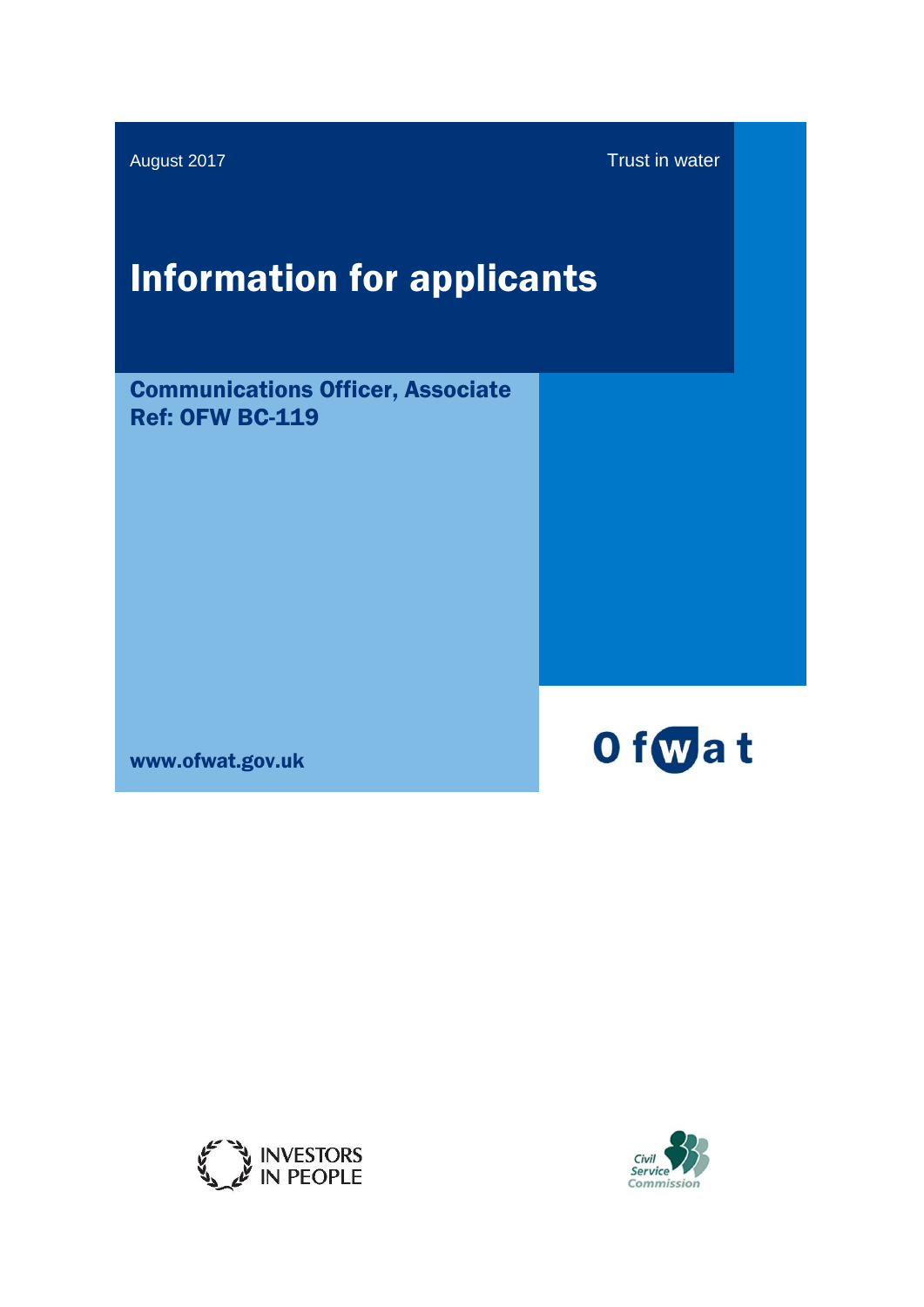# Introduction from Cathryn Ross, Chief Executive



#### Water is not a dry issue.

The water sector in England and Wales has come a long way in the past 27 years. At privatisation, polluted beaches and rivers and neglected infrastructure meant we were seen as the 'dirty man of Europe'.

The regulation of this sector was entrusted to the Water Services Regulation Authority (Ofwat) which has maintained a steady hand in driving and incentivising the sector to deliver and

to improve. Over the period since privatisation, the water companies have invested more than £120 billion in maintaining and improving services for consumers and the environment. Today, for example, the amount of water lost through leaks is down by about a third since the mid-1990s. In addition, salmon have returned to the River Mersey, once considered one of the most polluted in Europe. All of this has been delivered efficiently too – a litre of tap water, supplied and taken away, costs less than half a penny.

But the world is changing. The water sector faces new problems and very different challenges. In the future, climate change may mean we get more droughts and more floods, making it harder to maintain resilient supplies. Our population is growing, putting more pressure on the water we use. Lifestyle changes have increased our appetite for water in our homes, our work places and our places of leisure. The changing social and economic landscape also means we need to reconsider how business operates and how customers are able to afford their water and sewerage bills.

Ofwat needs to be at forefront of determining and implementing a regulatory system that will protect customers' interests, drive efficiencies and innovation, enable efficient companies to finance their functions and to ensure that the 'promises of privatisation' are delivered. We all need sustainable solutions to these problems.

To do this, Ofwat needs to be at the very top of its game. Thank you for your interest in joining Ofwat at what is a very exciting time for us. We look forward to receiving your application.

#### Cathryn Ross Ofwat Chief Executive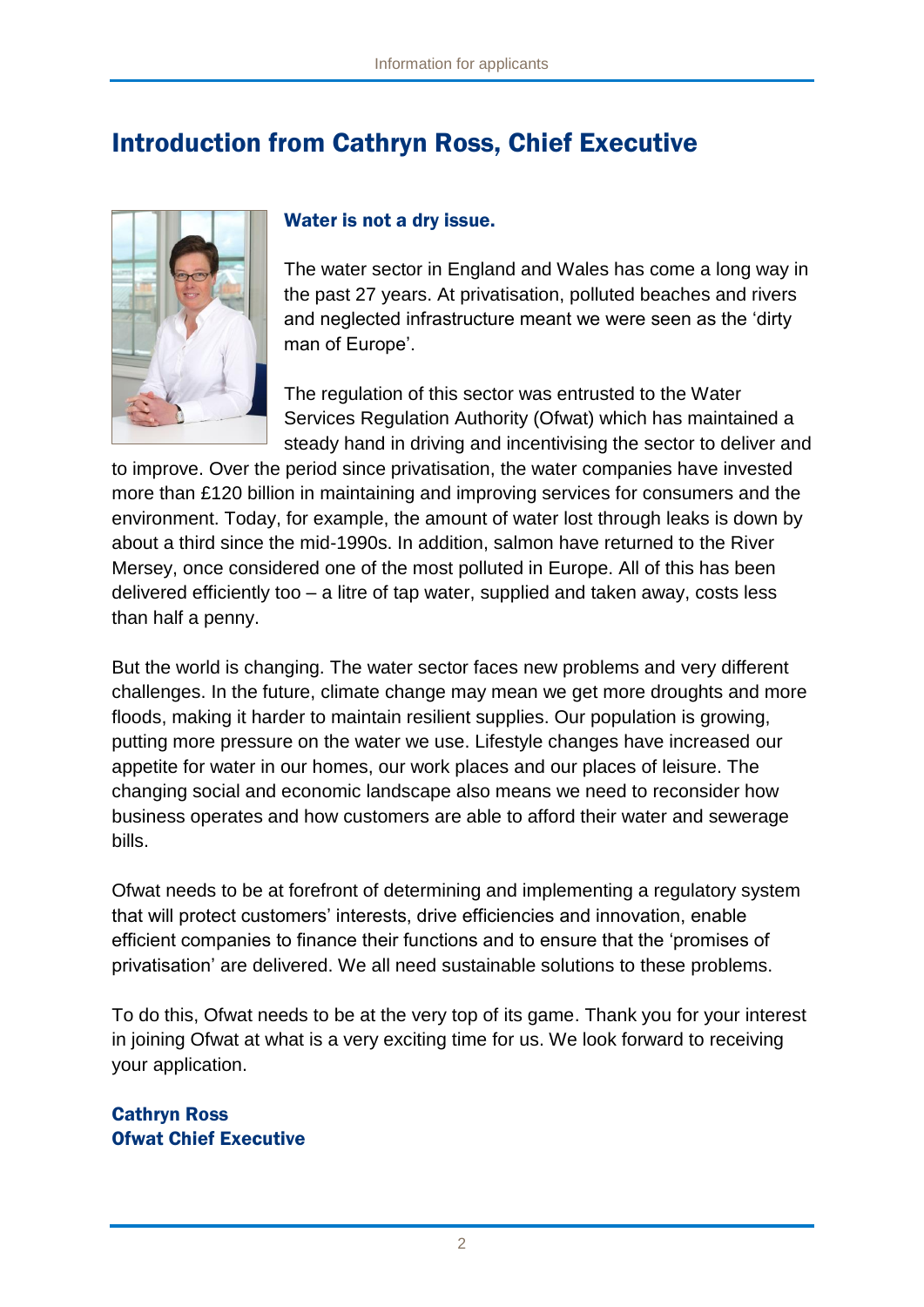# About Ofwat and the role

Ofwat (the Water Services Regulation Authority) is the economic regulator of the water and wastewater sector in England and Wales. Our role is to help it build trust and confidence with customers, the environment and wider society. Our strategic priorities include:

- Working with the sector to improve the customer experience in particular by improving resilience, delivering a step change in customer service, maintaining affordability and driving efficiency.
- Improving information and transparency in the sector to hold companies to account.
- Supporting the development and investability of markets, to enable the sector to deliver more for less.
- Securing stakeholder engagement and support for change.
- Ensuring Ofwat has the skills, experience, systems, processes and culture to deliver the strategy.

Our focus as a regulator is on regulating in a pro-market way which means establishing an effective framework that improves information (e.g. quality and visibility); improves buyers' and sellers' ability to transact (e.g. reducing 'transaction costs'); and/or by improving incentives on buyers and sellers to transact efficiently. In addition, we will look to make targeted interventions only, rather than taking a prescriptive, one-size-fits-all approach.

#### Corporate Communications resource pool

Corporate Communications in Ofwat is an essential tool for the delivery of our strategy, working across the business to encourage effective engagement and communication amongst our own people and with external audiences. To achieve this, the Corporate Communications resource pool fulfil three distinct roles.

First, increasing the impact and effectiveness of other regulatory tools (e.g. our casework, our financial monitoring or price setting). Corporate communications' expertise can help our programmes get the right messages to the right audiences (including internal audiences) in the most effective way.

Secondly, corporate communications can be used as a strategic tool in its own right across all our programmes (e.g. by building stakeholder relationships, ensuring transparency and managing our brand).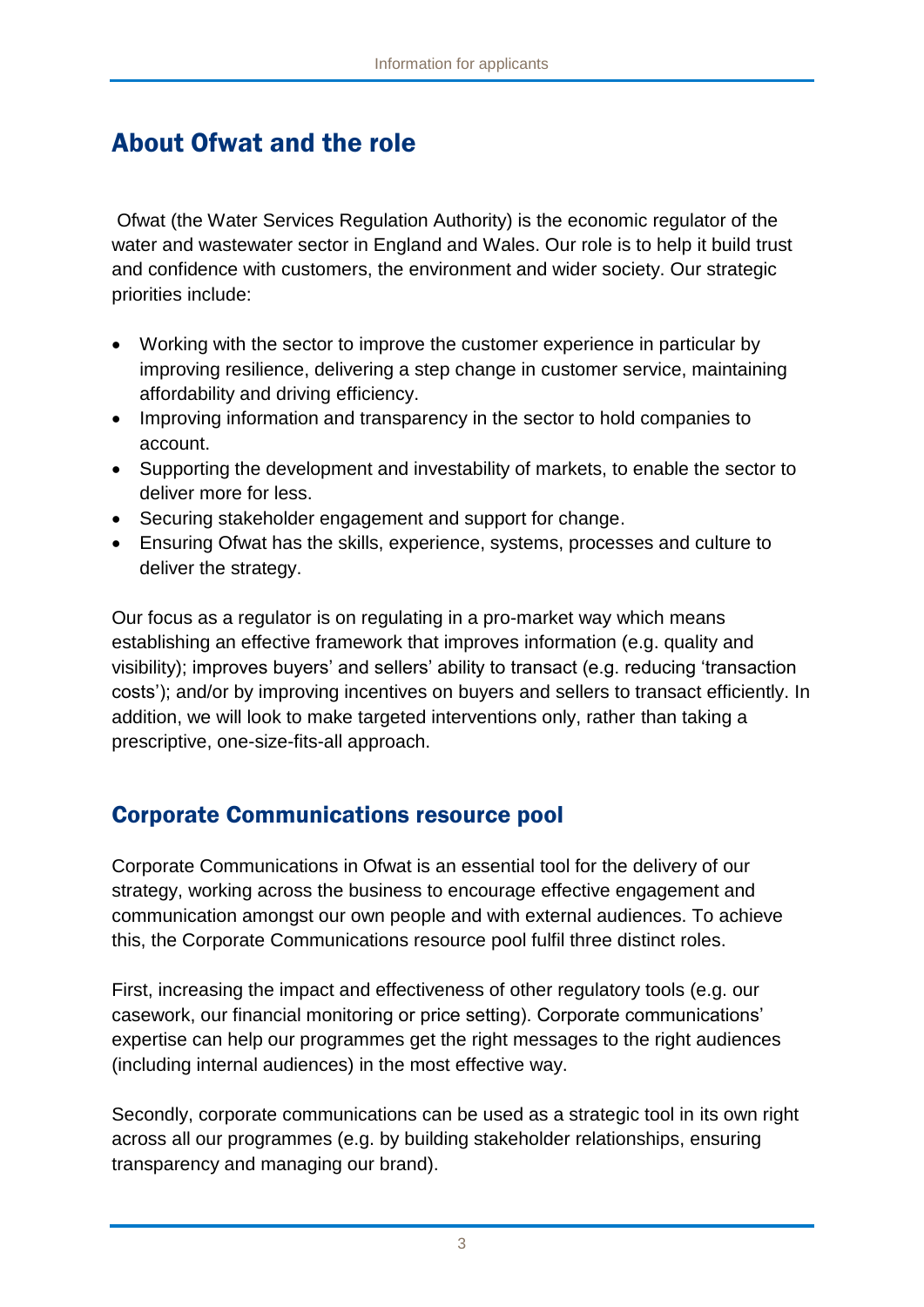Finally, Corporate Communications has a unique role in bringing our strategy to life both for our people and external audiences. It does this by understanding and explaining how Ofwat's work as a whole delivers benefits and outcomes for customers and, ultimately, builds trust in water.

#### Role expectations

This person will be required to support the delivery of communications across Ofwat programmes. In particular, for this post, there will be a requirement to support delivery of communications and stakeholder engagement for Ofwat's regulation of the market and Open Water's promotion of the market.

You will need to work closely with colleagues within the Corporate Communications pool and across the organisation.

#### Key deliverables

- Support delivery of general communications and engagement activity
- Support the MOE and Open Water communications and engagement activity
- Provide support in the form of stakeholder briefings, monitoring media and social media to identify issues and opportunities
- Provide social media and digital support to Ofwat and Open Water in promoting and regulating the market
- Support delivery of effective stakeholder engagement activities
- Co-ordinate communications activity to ensure that it is joined-up and links with other programmes where appropriate.
- Proactive in identifying potential issues and creative and helping to find solutions
- Provide support and advice as needed to colleagues within the corporate communications pool

### Professional requirements

#### **Critical:**

- Experience of working with different stakeholder groups and audiences providing briefings
- Experience of working with government bodies
- Experience of supporting different communications activities
- An understanding of social media and digital campaigns
- Ability to develop effective web copy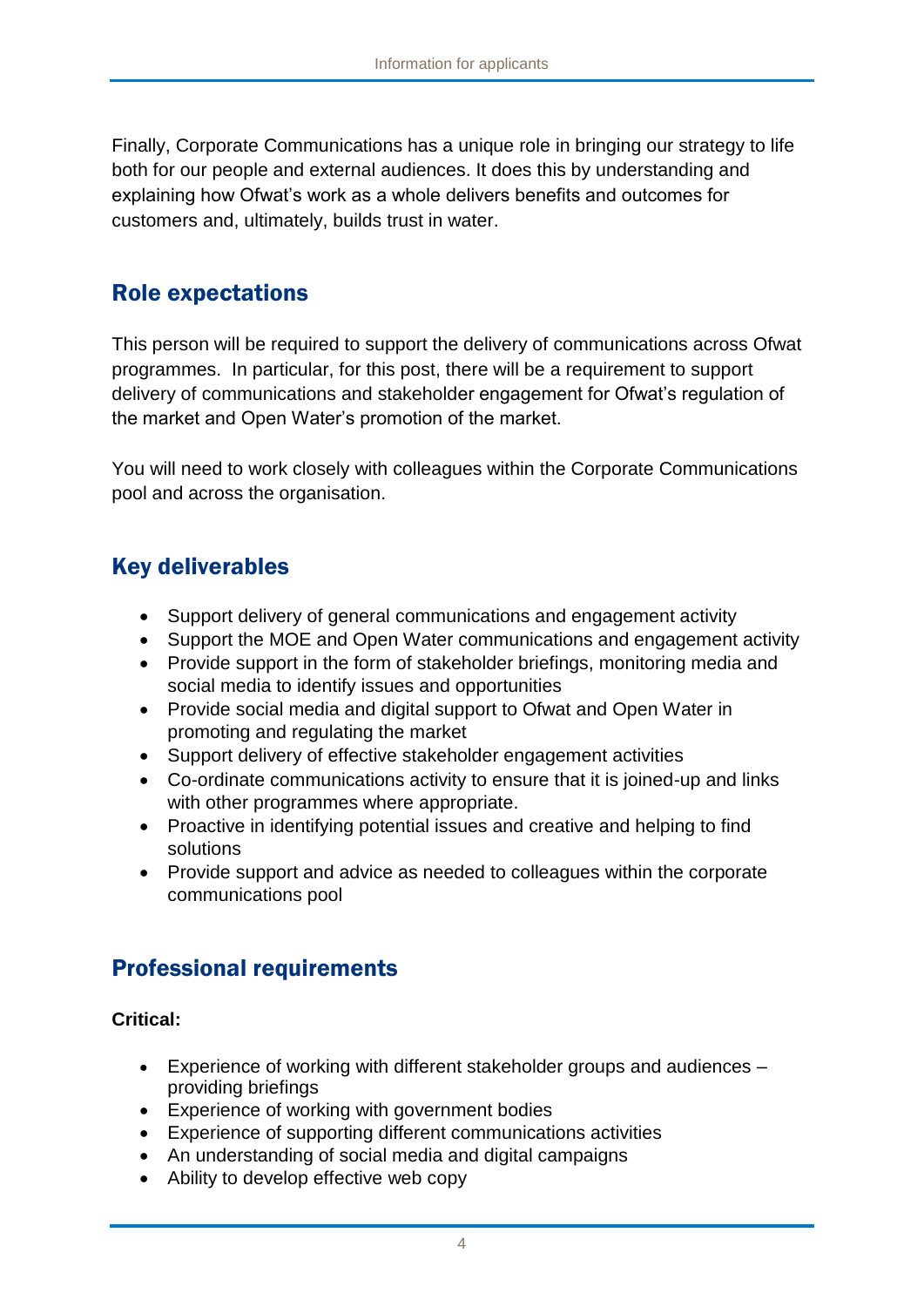Can-do, proactive attitude. Eagerness to learn and develop

#### **Desirable:**

- Marketing experience
- Experience of working in a regulated industry
- Experience of working with public bodies and private industry
- Experience of helping to deliver engagement and communications programmes
- Experience of developing AV tools to support communications

# Terms and conditions of employment

#### **Contract**

This is a fixed term appointment for 12 months. It is a part time role, 19 hours per week with flexibility around the days you are required to be in the office.

### Salary

The salary range for this role is Band 2 £23,043 - £32,362, pro rata. Salary paid will depend on relevant skills and experience required for the post.

Salary is paid monthly by credit transfer.

Internal and Civil Service candidates already at this job level would normally maintain their existing salary arrangements as this would be classed as a level transfer. If applying for the role as a promotion, these candidates can typically expect to be appointed on a salary at the bottom of the band or a 10% increase to existing salary, whichever is greater.

#### Location

The role will be based in either Birmingham or London. However, it is likely that travel between offices and throughout the UK will be needed to be effective.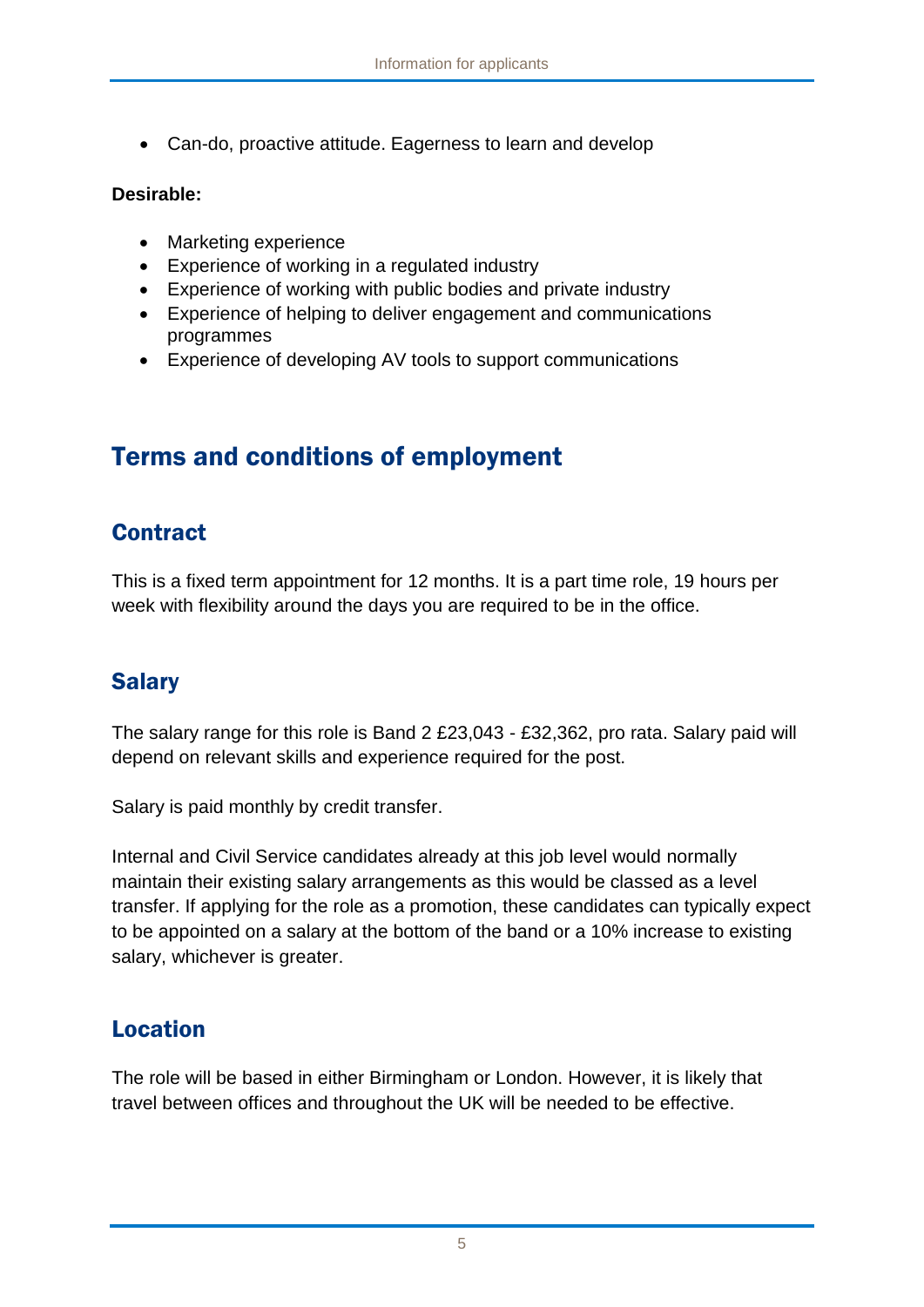#### Contracted place of work and taxable expenses

Any person who regularly works more than two days a month in both the Birmingham and London offices, irrespective of their contracted place of work, is considered by HMRC to have two permanent workplaces.

The payment of your rail fare, accommodation or subsistence in this situation attracts tax and National Insurance because you are receiving a benefit.

Ofwat meets the cost of the tax and National Insurance by grossing up your expenses and recovering the net amount through your monthly pay package. But the expenses are classed as taxable earnings, which could impact on any attachment of earnings – for example, student loan repayments, high income child benefit and state benefits.

For further information on taxable expenses, please email [payroll@ofwat.gsi.gov.uk.](mailto:payroll@ofwat.gsi.gov.uk)

#### Hours of work

This is a part time role.

The successful post holder will be required to work a minimum of 19 hours per week, excluding lunch breaks. You will be required to work such additional hours as is reasonable and necessary for the efficient performance of your duties.

### Probation

There is a probationary period of six months for all new entrants. Subject to satisfactory performance, the post holder will be transferred to permanent establishment at the end of their probation.

#### Annual leave

Pro rata for part time positions.

On appointment the post holder will be entitled to 25 days annual leave plus 10½ days' public and privilege holidays a year. Annual leave entitlement will be increased by one day for each year of continuous employment with Ofwat, up to a maximum leave allowance of 30 days.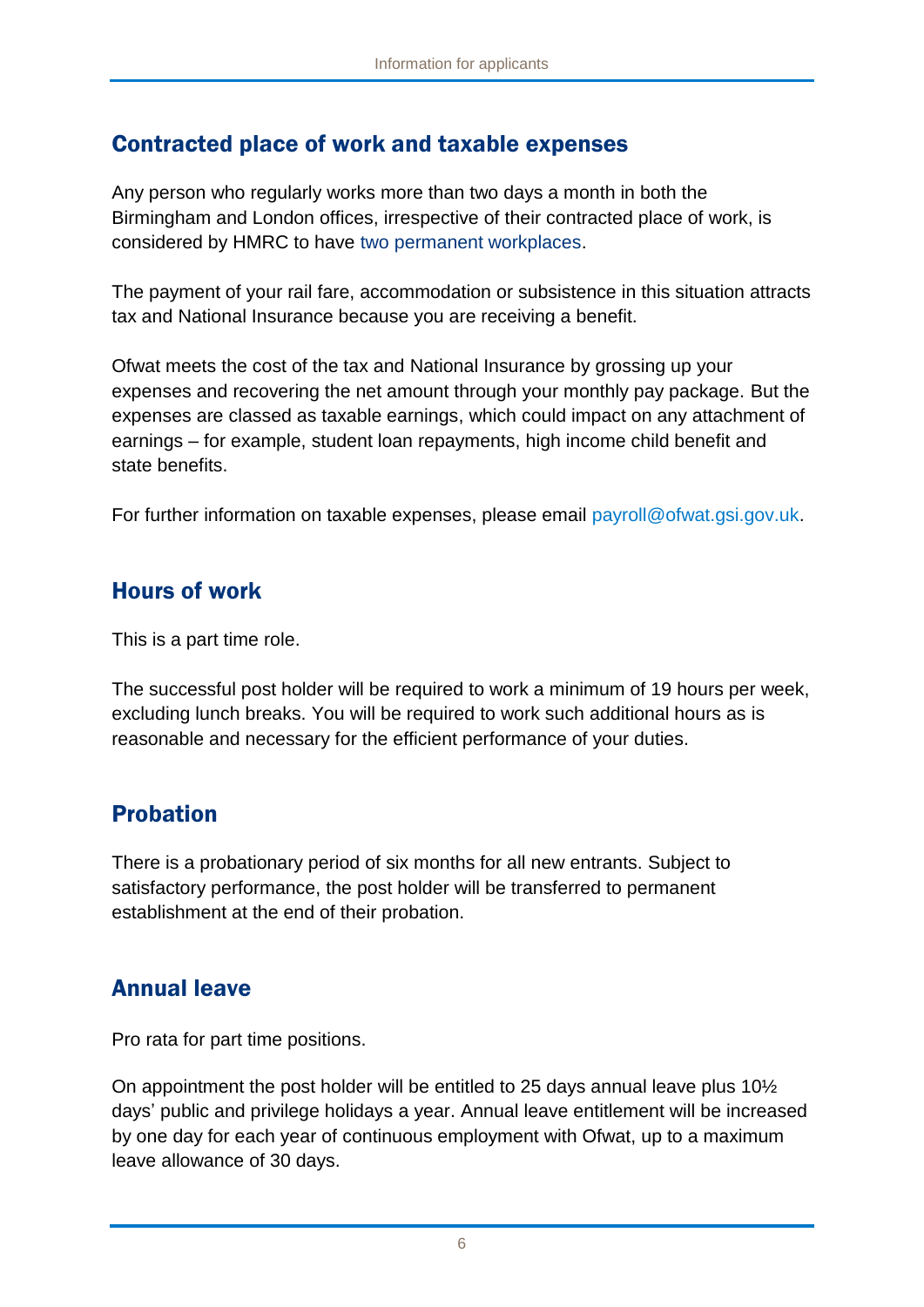### Pension

On appointment, you are eligible to join the Civil Service Pension. The Civil Service offers a choice of defined benefit and stakeholder pensions, giving you the flexibility to choose the pension that suits you best. We offer you a choice of two types of pension.

**Alpha:** alpha is an occupational pension scheme and provides a defined benefit worked out on a Career Average basis.

From 1 April 2017, employee contributions will be:

From 1 April 2017, member contributions will be based on actual salaries.

From 1 April 2017, employee contributions will be:

| <b>Actual pensionable salary</b><br>(annual) | <b>All members</b> |
|----------------------------------------------|--------------------|
| Up to and including £21,422                  | 4.60%              |
| £21,423 to £51,005                           | 5.45%              |
| £51,006 to £150.000                          | 7.35%              |
| £150,001 and above                           | 8.05%              |

From 1 April 2017, employer contributions will be:

| <b>Revised Salary Band (£)</b> | <b>ASLC rate from 1 April 2017</b> |
|--------------------------------|------------------------------------|
| 23,000 and under               | 20.0%                              |
| 23,001 to 45,500               | 20.9%                              |
| 45,501 to 76,000               | 22.1%                              |
| 76,001 and over                | 24.5%                              |

**Partnership:** this is a stakeholder pension with a contribution from Ofwat. How much we pay is based on your age. We pay this regardless of whether you choose to contribute anything. You do not have to contribute but, if you do, we will also match your contributions up to 3% of your pensionable earnings. The contributions are in addition to the age-related contribution mentioned above.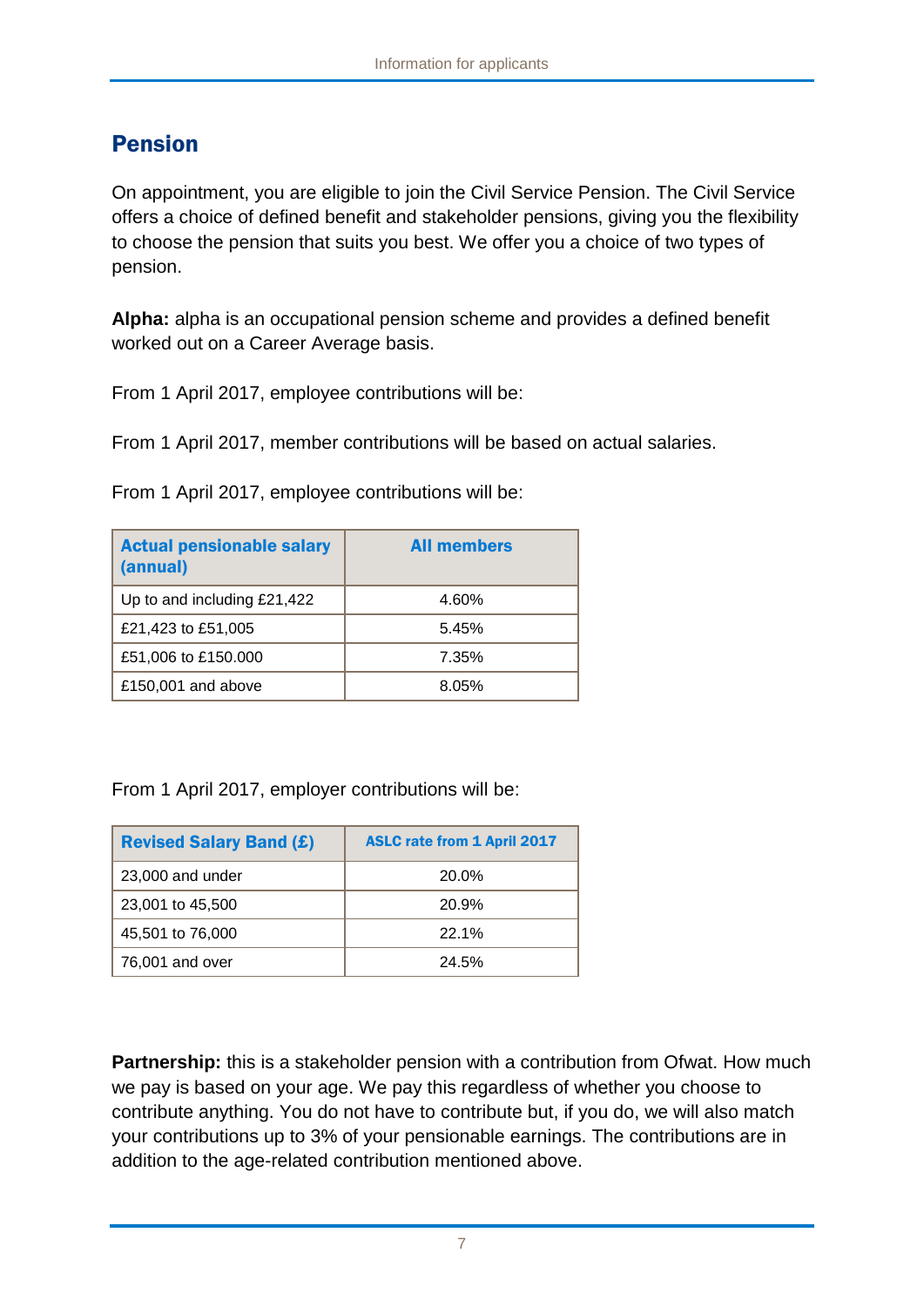To learn more about the Civil Service Pension schemes, please follow the link <http://www.civilservicepensionscheme.org.uk/>

#### Ofwat benefits

We also offer a range of additional benefits. These include:

- access to our package of benefits via our 'Rewards on Tap' scheme. This is a voluntary benefits scheme where staff have access to exclusive discounts on a range of goods and services such as retail outlets, theatre tickets, holidays, insurance and gym membership;
- childcare voucher scheme;
- cycle-to-work scheme;
- season ticket loan for travel between home and office:
- flexible working arrangements;
- fees paid for membership of relevant professional bodies;
- regular professional development;
- health and wellbeing initiatives; and
- free eye tests and contribution towards lenses/spectacles for VDU users, if appropriate.

# Further information

### Security clearance

Any offer of appointment will be subject to satisfactory completion of security and pre-employment checks. Further information about the security checking procedure is available on request.

### Nationality and immigration control

This post is open to nationals of states within the British Commonwealth and the European Economic Area (EEA) and certain members of their families. There must be no employment restriction or time limit on your permitted stay in the UK.

If you would like further information on Nationality and Immigration Control, please email us at [people@ofwat.gsi.gov.uk.](mailto:hr@ofwat.gsi.gov.uk)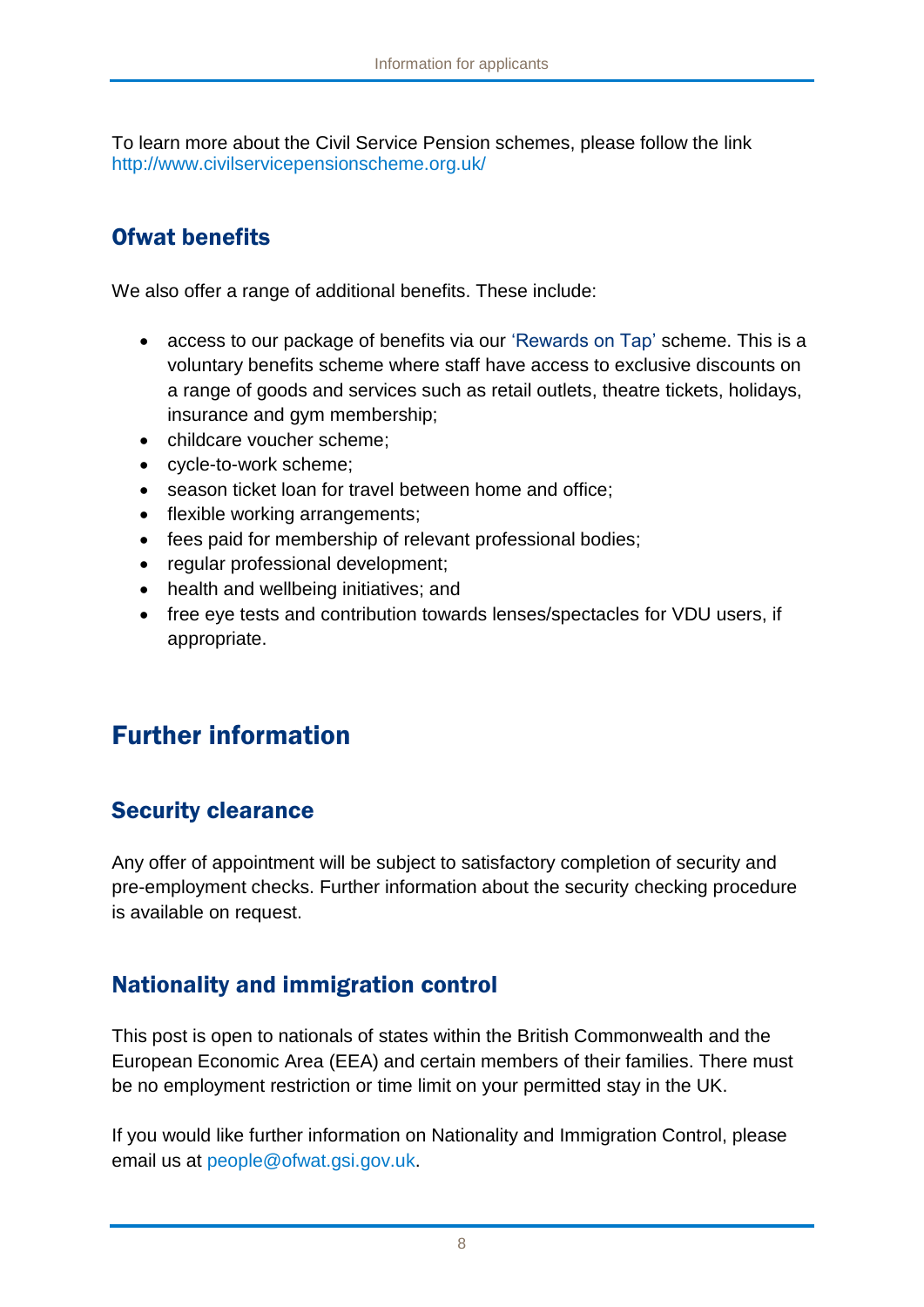#### Stocks or shares

Because of the nature of the information you will come into contact with and the need to be wholly independent of the water sector in England and Wales, you and your family (including your spouse or civil partner and any children or step-children under the age of 18 who still live at home, or any other member of your household) will be precluded from owning, purchasing or dealing in the shares of the water companies and their holding companies.

#### How to apply

Applications should include a:

- curriculum vitae (CV);
- **covering letter** or supporting statement that outlines the contribution you can make to Ofwat, including how you feel you meet our professional requirements and demonstrate behaviours outlined in our competency framework;
- completed CV supplement form; and
- completed **diversity monitoring form**. This form is not mandatory.

Please email your CV and supporting documents to [recruitment@ofwat.gsi.gov.uk](mailto:recruitment@ofwat.gsi.gov.uk) by the closing date.

If you are unable to make an electronic application, you may submit your application on paper. Please contact us to find out how.

#### Selection timetable

| Closing date   | 22 August at 5:00PM    |
|----------------|------------------------|
| Sifting        | 23 and 24 August, 2017 |
| Interview date | w/c 28 August, 2017    |

If you have any queries about any aspect of this role or selection process, please email [recruitment@ofwat.gsi.gov.uk](mailto:recruitment@ofwat.gsi.gov.uk)

#### Expenses

We will refund travelling costs at the rate of standard rail fare for the journey or motor mileage rates (cars: 25p per mile).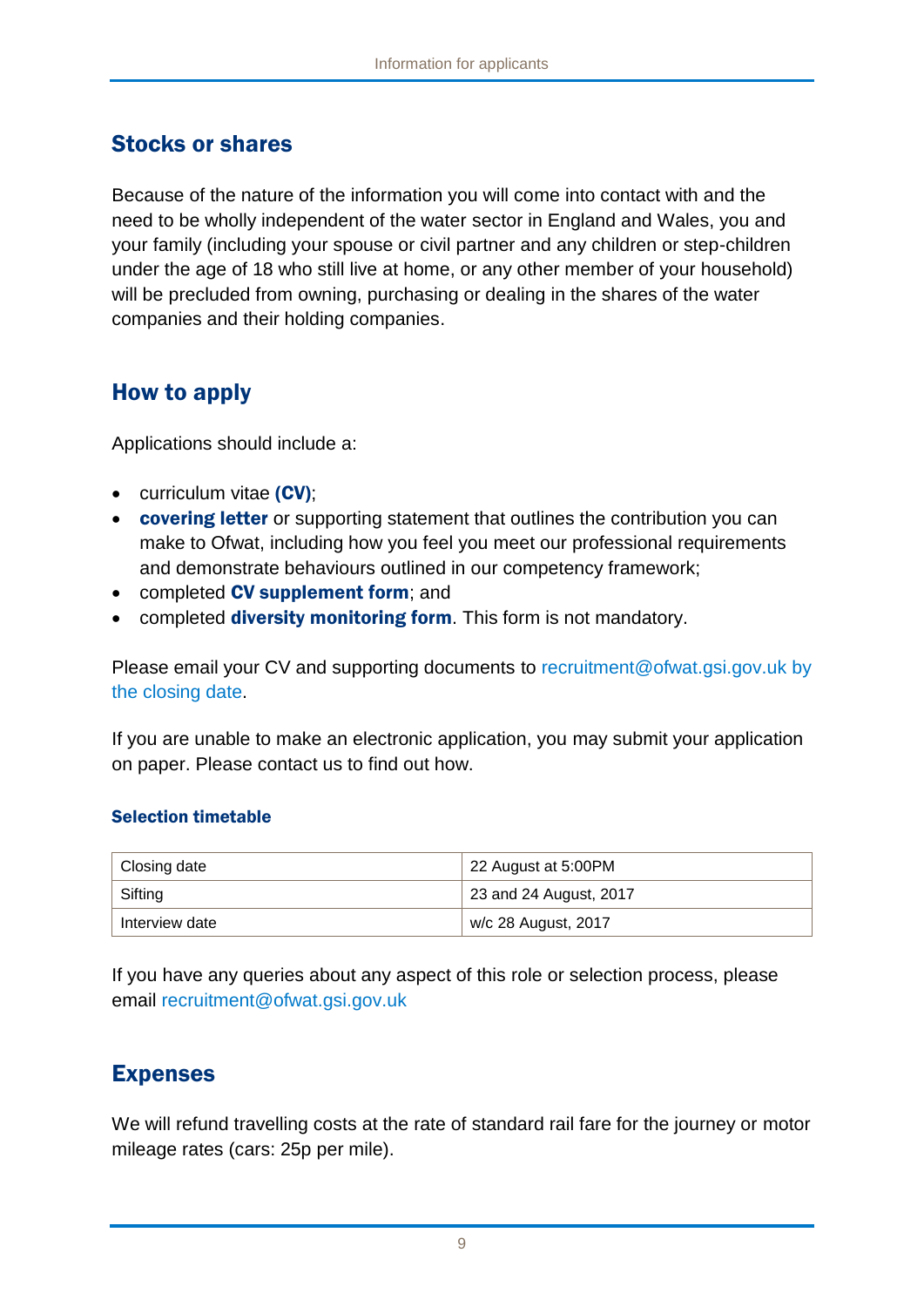Please note that proof of purchase will be required for all public transport expenses.

We cannot refund expenses for travel into the UK. If you have to stay overnight, please contact [recruitment@ofwat.gsi.gov.uk](mailto:recruitment@ofwat.gsi.gov.uk) for further details.

#### Data protection

We will use your application only to inform the selection process, after which we will destroy it. If you are successful, it will form the basis of your personal record with us and we will store it in manual and electronic files.

We will hold any data about you in completely secure conditions, with restricted access. Information in statistical form on present and former employees is given to appropriate outside bodies.

We will include data that you provide on the diversity monitoring form in a general database for statistical monitoring purposes only, enabling us to monitor the effectiveness of our policy on equal opportunities in employment. Individuals will not be identified by name.

We shall consider that, by applying for this role, you are giving your consent to the processing of your data in the ways described above.

### **Diversity**

Ofwat aims to be an equal opportunities employer. We intend to make sure that there is equality of opportunity and fair treatment for all irrespective of:

- age;
- disability;
- gender reassignment;
- marriage and civil partnership status;
- pregnancy and maternity;
- race, religion or belief; or
- sex or sexual orientation.

We would like to assure you that we will treat the information you provide on the diversity monitoring form in the strictest confidence and only use it to help us monitor appropriate equal opportunities policies. This information plays no part in our selection process.